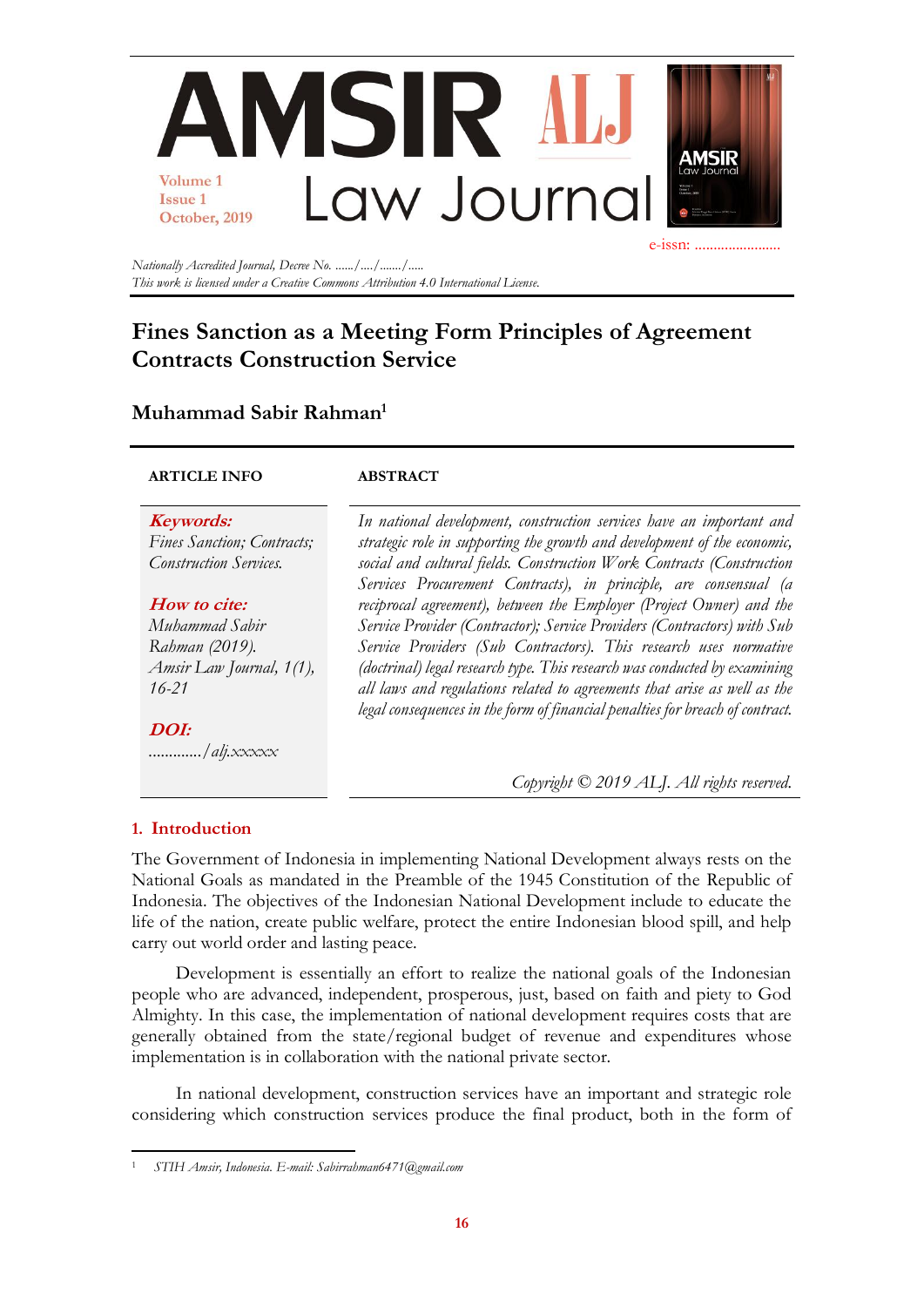facilities and infrastructure that functions to support the growth and development of various fields, especially the economic, social and cultural fields to create a just and prosperous society that is equitable material and spiritual based on Pancasila and the 1945 Constitution of the Republic of Indonesia.<sup>2</sup> Apart from playing a role in supporting various fields of development, construction services also support the growth and development of various goods and service industries needed in the implementation of construction services. 3

Besides playing a role in supporting various fields of development, construction services also play a role in supporting the growth and development of a variety of goods and service industries which needed in the implementation of construction work. National construction services are expected to be increasingly able to develop their role in national development through increased reliability supported by a strong business structure and to realize the results of quality construction work. This reliability is reflected in the competitiveness and ability to carry out construction work more efficiently and effectively, while the solid business structure is reflected in the creation of a synergic partnership between service providers, large, medium and small scale, as well as those with specialist, and skilled general qualifications. Also, the necessity of the construction services implementation to be realized to ensure equality of position between service users and service providers in their rights and obligations.

#### **2. Method**

This research used normative (doctrinal) legal research type. Meanwhile, this research approach used two approaches, namely statutory approach and conceptual approach. The first approach is carried out by examining all relevant laws and regulations with fines due to default in construction work contracts. The conceptual approach advances the views and doctrines which is developed in the science of law. This approach is important because understanding the views/doctrines that develop in the science of law can be a platform for building legal arguments when resolving the legal issues at hand. This view or doctrine will later clarify ideas by providing legal understandings, legal concepts, and legal principles which are relevant to the penalties resulting from defaults in construction work contracts.

#### **3. Fines Sanction as Forms of Fulfilling Contact Basis**

The existence of three principles as a reference in this research is expected to be able to answer problems related to the form of non-compliance with the agreements which is made by the parties. The principles are: the principle of trust, the principle of balance, and the principle of compliance.

*First*, the principle of trust is very important in the business of construction services, because trust can lead to confidence. Therefore, the parties must first grow trust between them that each other will fulfill the promised promise or carry out their achievements in the future.

There is a belief that both parties bind themselves to a contract that has binding power as a law as determined by Article 1338 paragraph (1) Burgerlijk Wetboek (BW).

A trust that is fundamental or worthy of being raised by facts, events or behavior of one or more people, this means that trust itself is directed to the existing conditions for which the institution needs attention. The difficulty is to determine the objective situations and conditions of the justifying act (giving justification reasons) for the act. Thus the trust is

<sup>2</sup> Mulyo, Sulistijo Sidarto. (2013). *Bisnis Konstruksi Dihadang Banyak Masalah.* Jakarta: PT. Elex Media Komputindo, p. 71.

<sup>3</sup> Soehino. (2008). *Ilmu Negara.* Yogyakarta: Liberty, p. 58.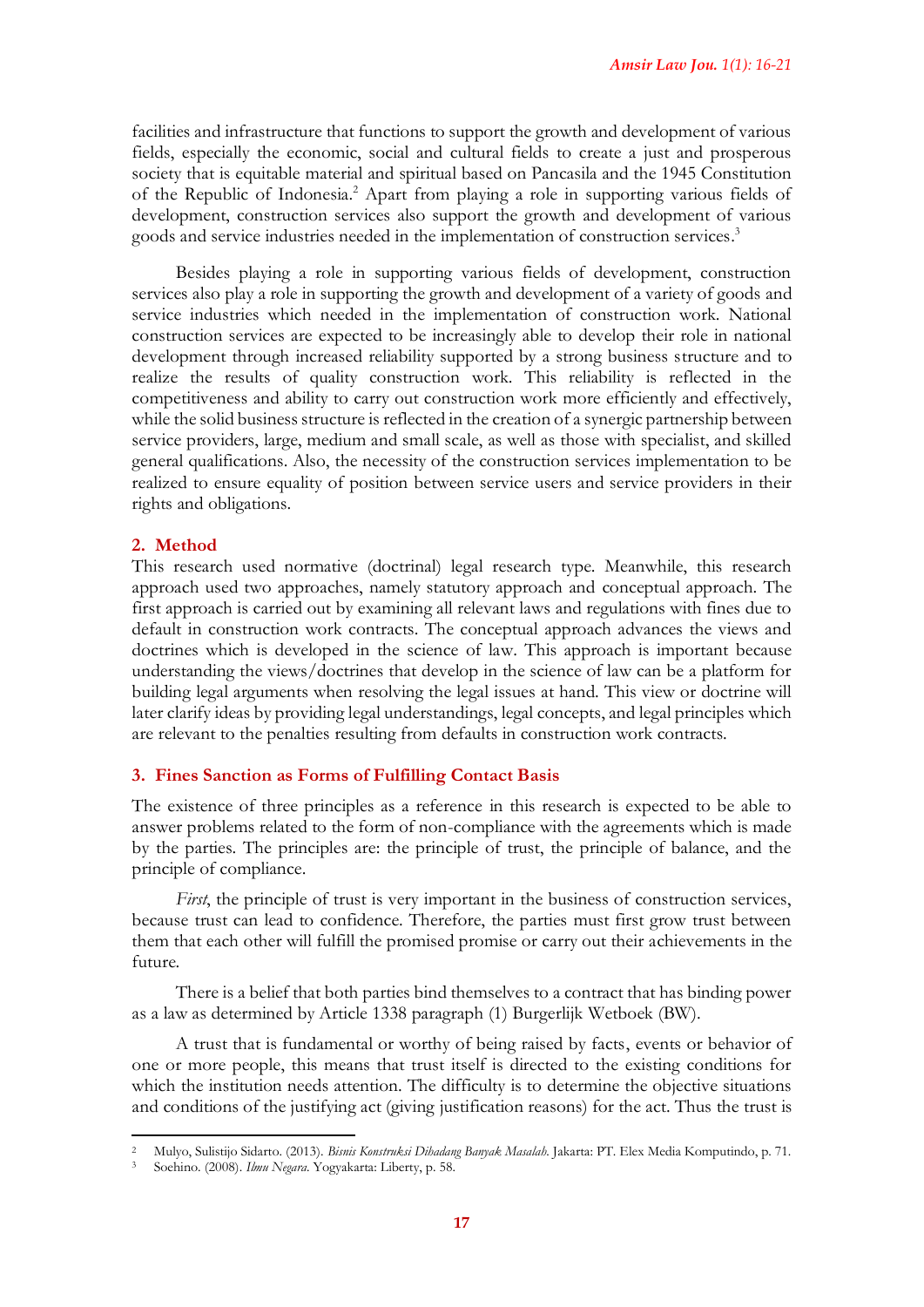subjective, so it is necessary to establish psychological criteria, which are used without being explicitly referring to the 127 element of "subjective". Therefore a contract can become valid despite the fact that there is an "objective" that actually one Party is not available to be bound or the basis of the trust of the other party which can be justified or grounded (gerechteveeardige vertrouwen).

In the implementation of construction service agreements, especially at the precontractual stage, each party (user and provider of construction services) must enter into an agreement by avoiding violations of the contract provisions of the freedom principle (contractsvrijheid) and abuse of circumstances (misbruik van omstandigheden) as applicable provisions.

Basically the construction business services starts from one principle, namely trust or the principle of trust. It is only through trust that the assignment/project can be carried out. The offered is not a product, but a service product. Merely, it is formed by upholding professionalism and ethical codes in the business of trust. The table below illustrates the opinion of respondents regarding the sanction of fines as a form of fulfilling the principle of trust of contractors providing construction services as follows:

| Interpretation           | <b>Research Location</b> |                    |    |    |    |                          |    | Sum |         |
|--------------------------|--------------------------|--------------------|----|----|----|--------------------------|----|-----|---------|
|                          |                          | 2                  |    | 4  | 5  | 6                        |    | D   | $F(\%)$ |
| <b>Strongly Agree</b>    |                          | $\mathbf{\hat{z}}$ | 3  |    | O  |                          |    | 41  | 19,52   |
| Agree                    |                          | 22                 | 19 | 17 | 19 | 18                       | 16 | 128 | 60,95   |
| Doubt                    |                          |                    | 4  |    | 4  |                          |    | 23  | 10,95   |
| Disagree                 |                          |                    | 4  | 3  |    | $\overline{\phantom{0}}$ |    | 16  | 7,60    |
| <b>Strongly Disagree</b> |                          |                    |    |    |    |                          |    | 2   | 0,97    |
| Sum                      | 30                       | 30                 | 30 | 30 | 30 | 30                       | 30 | 210 | 100     |

**Table 1.** a Fines Sanction as Principle of Trust, 2018.

*Source: Primary data, 2018. Location: Makassar, Palopo, Takalar, Bulukumba, Bone, Parepare and Wajo (Edited).*

Table 1 describes about the majority of respondents agreed to a fines sanction as a form of fulfilling the principle of trust of construction service providers. Theoretically, the principle of trust is very important in making agreements, because trust can lead to confidence for the parties that the agreement will be implemented by the parties. Therefore, the parties must foster a trust firstly between them that each other will fulfill the promise or carry out their achievements in the future. With trust, both parties bind themselves to a contract which has a binding power as a law.

*Secondly*, the principle of balance is the principle which requires both parties to fulfill and implement the agreement. The service user has the power to demand performance and if necessary can demand the payment of performance through the debtor's wealth, but the service provider also bears the obligation to carry out the agreement in good faith.

The principle of balance implies that the implementation of construction work must be based on principles that guarantee the realization of a balance between the ability of service providers and their workload. Service users in determining service providers are required to comply with this principle, to ensure the selection of the most appropriate service providers, and on the other hand can provide proportional equal opportunities in employment opportunities for service providers.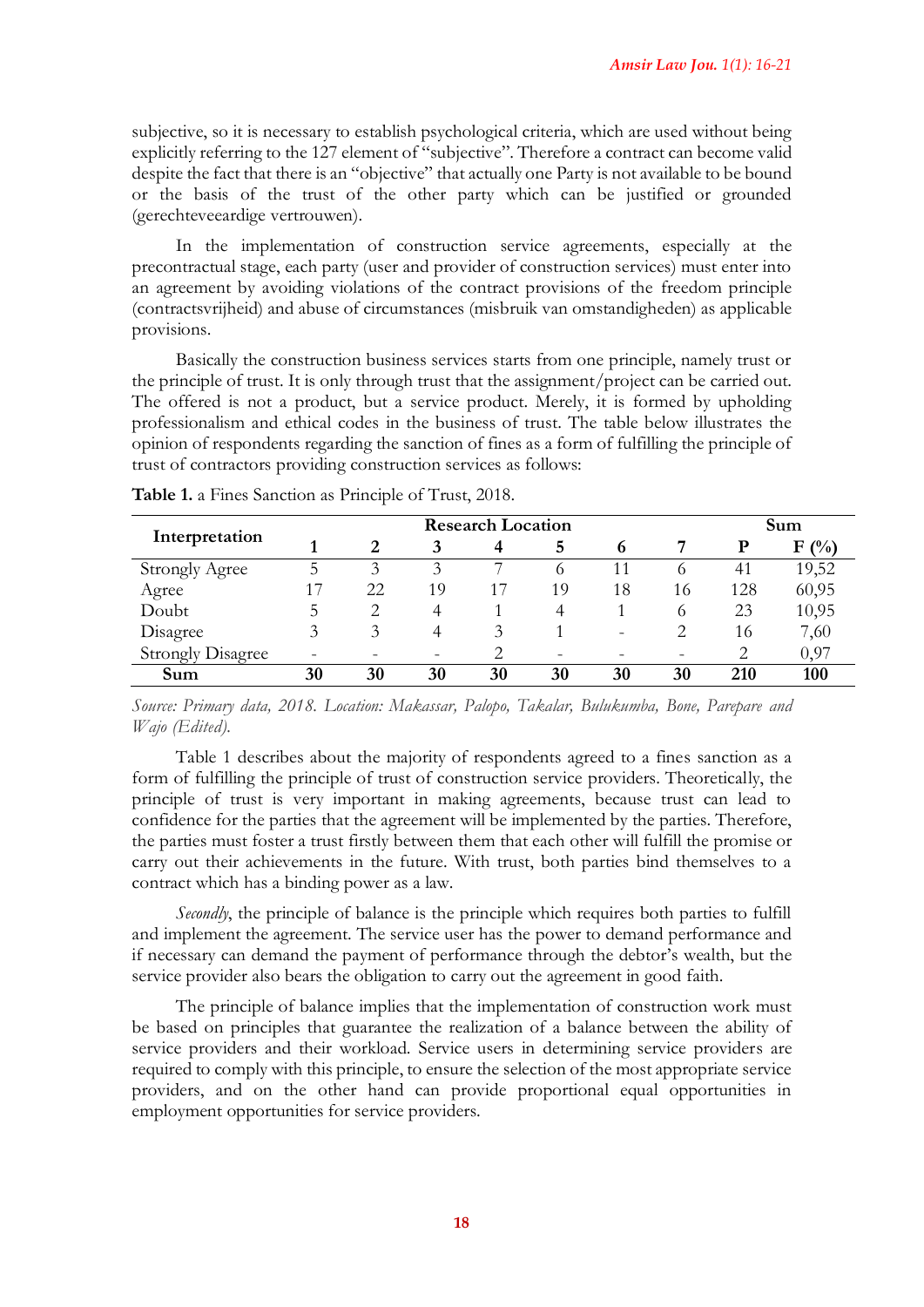The table below describes the respondents opinion regarding the sanction of fines as a form of fulfilling the principle of construction balance service provider contractors as follows:

| Interpretation           | <b>Research Location</b> |    |    |    |    |         |    | Sum |         |
|--------------------------|--------------------------|----|----|----|----|---------|----|-----|---------|
|                          |                          | 2  |    | 4  | 5  | 6       |    | р   | $F($ %) |
| <b>Strongly Agree</b>    | ц.                       | 5. | 4  | 10 | 0  | $\circ$ | 8  | 50  | 23,80   |
| Agree                    |                          | 20 | 13 | 8  | 16 | 21      | 14 | 109 | 51,90   |
| Doubt                    | 5                        |    | 5  | 5  | 3  |         | 5  | 27  | 12,85   |
| Disagree                 |                          |    | ⇁  | 3  |    |         | 3  | 17  | 8,10    |
| <b>Strongly Disagree</b> |                          |    |    | 4  |    |         |    |     | 3,97    |
| Sum                      | 30                       | 30 | 30 | 30 | 30 | 30      | 30 | 210 | 100     |

**Table 2.** a Fines Sanction as Principle of Balance, 2018.

*Source: Primary data, 2018. Location: Makassar, Palopo, Takalar, Bulukumba, Bone, Parepare and Wajo (Edited).*

Based on table 2description, the majority of respondents agreed to sanction fines as a form of fulfilling the construction principle of balance service provider contractors.

The realization of the principle of balance in the construction services agreement is necessary to realize mutually beneficial agreements, including the imposition of financial penalties.

The findings in the study explained that the construction service providers are presumed about the principle of balance which is actually a public secret and the imbalances sometimes occur in construction service agreements. When the provider of goods/services in this case is the contractor who is late in completing the work, the penalty is deducted directly from the last payment made by the service user. However, when the service user is late paying the performance, the provider only awaits until the rights are fulfilled.

The circumstances happened because none of the contractors had sued the service users by submitting supporting data such as what had been stipulated in the construction services agreement. This is due to the lack of knowledge of the contractor regarding the regulations or legislation regarding the construction services agreement. But if there is a late payment for work that has been completed by the service provider, the fault is not entirely caused by the service user but the budget disbursement from the agency.

The legal compliance of the community is essentially the loyalty of the community or legal subjects to the law. Loyalty is manifested in the form of real behavior which is obeying the law.

In a contrario, society is not compliant with the law because the community is faced with two claims of loyalty, between the one is against the other. For example, the community is faced with loyalty to the law or loyalty to personal interests which are contrary to the law, such as many traffic violations, corruption, acts of anarchism, etc. Moreover, the public becomes brave to not obey the law for personal interests because the law does not presently have an authority. The law enforcers because of their personal interests are no longer good law enforcers. Thus, this case, loyalty to personal interests becomes the starting point why humans or society are not obedient to the law.<sup>4</sup>

According to Schuyt in Satjipto Rahardjo, people obey the law because:

<sup>4</sup> Lubis, M. Sofyan. (2009). *Mengenal Hak Konsumen dan Pasien.* Yogyakarta: Pustaka Yustisia, p. 23.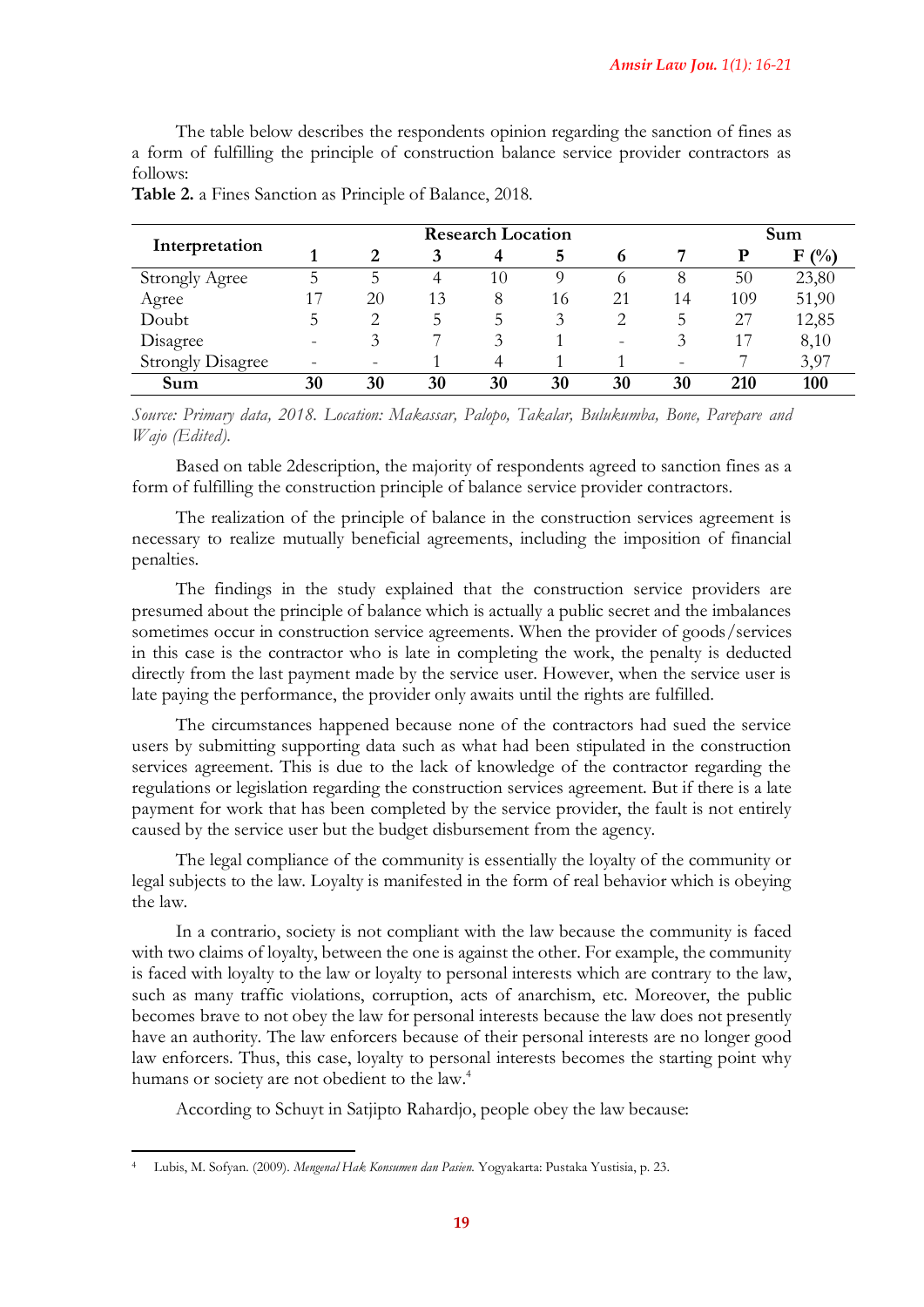- 1. Legal compliance is imposed by sanctions (coercive theory).
- 2. Compliance is given on the basis of consent given by members of the community, to the law which is applied to them.

Richard A Wasserstrom identified three possible positions adopted regarding the character of the obligation to obey the law, namely:

*(1) One has an absolute obligation to obey the law; disobedience is never justified. (2) One has an obligation to obey the law but this obligation can be overridden by conflicting obligations; disobedience can be justified, but only by the presence of outweighing circumstances. (3) One does not have a special obligation to obey the law, but it is in fact usually obligatory, on other grounds, to do so; disobedience to the law often does turn out to be unjustified.*

The compliance in carrying out the procurement of goods/services is guided by the applicable laws and regulations. The process of implementing Goods/Services Procurement in government agencies involves several parties, both internal and external agencies, namely the providers of goods/services who will later carry out the obligations of providing goods/services in accordance with what was promised. Each of these parties has obligations to fulfill responsibilities that differ from one another. These differences can eventually lead to limitations of legal responsibility, particularly the law on State Finance.

To seeking the respondents opinion regarding fines sanctions is compliance with the principle of compliance with construction service providers can be seen in the table below: **Table 3.** a Fines Sanction as Principle of Compliance, 2018.

| Interpretation           | <b>Research Location</b> |         |    |    |    |    |    |     | Sum        |  |
|--------------------------|--------------------------|---------|----|----|----|----|----|-----|------------|--|
|                          |                          | 2       | 3  | 4  | 5  | o  |    | Р   | (0/0)<br>F |  |
| <b>Strongly Agree</b>    |                          | $\circ$ |    | 3  | 10 |    |    | 40  | 19,04      |  |
| Agree                    | 21                       | 19      | 24 | 27 | 20 | 24 | 22 | 157 | 74,76      |  |
| Doubt                    |                          |         | 4  |    |    |    |    | 10  | 4,76       |  |
| Disagree                 |                          |         | -  |    |    |    |    | 3   | 1,44       |  |
| <b>Strongly Disagree</b> |                          |         |    |    |    |    |    |     |            |  |
| Sum                      | 30                       | 30      | 30 | 30 | 30 | 30 | 30 | 210 | 100        |  |

*Source: Primary data, 2018. Location: Makassar, Palopo, Takalar, Bulukumba, Bone, Parepare and Wajo (Edited).*

Based on table 3describeswhich the majority of respondents agreed to sanction fines as a form of prosecution of contractor construction of service providers.

The results of an interview with the Respondent, Zuhaelsi Zubir (Head of Infrastructure and Building of the Makassar City Government, interview on October 2, 2018, in Makassar City) said that an amercement due to breach of construction service providers as a form of responsibility for the agreement or contract agreed by both parties.

Meanwhile, the opinion of Abdul Kadir, as the Auditor in the city of Parepare (Interview on October 2, 2018) that sanctions need to be confirmed one thousandth of the contract value which is included in the contract but sometimes included in the contract part of the contract, causing different perceptions.

#### **4. Conclusion**

Sanctions are negative penalties for someone who violates a rule, while an amercement is a punishment given by requiring tax offenders to pay money for violating the rules. Laws and regulations contain rights and obligations which are allowed or not allowed to be done by